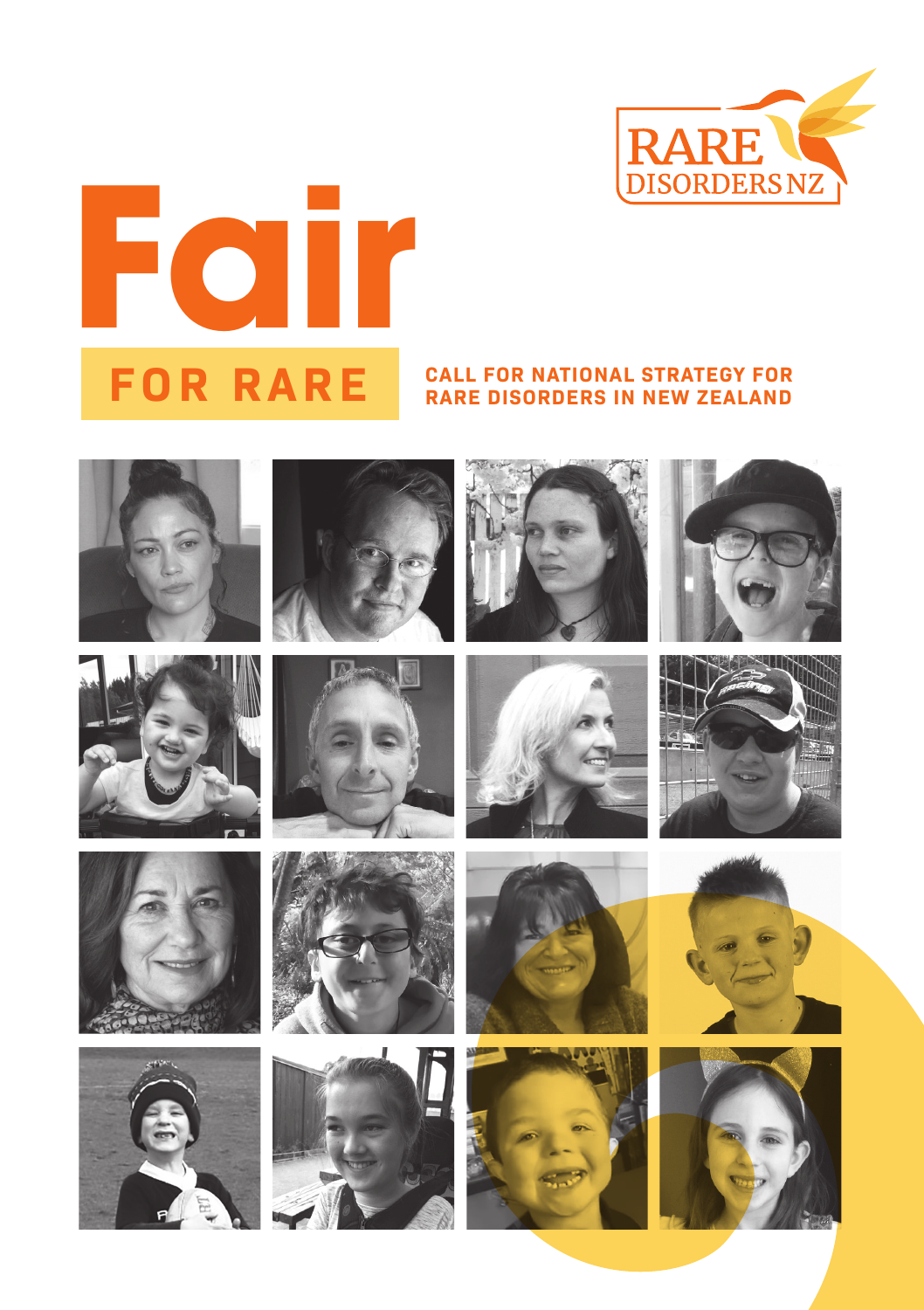# **ff No country can claim to have achieved universal healthcare if it has not adequately and equitably met the needs of those with rare diseases. "**

**HELEN CLARK, UNITED NATIONS**

*Statement from UN Development Programme Administrator Helen Clark to the International Conference on Rare Diseases & Orphan Drugs, Cape Town, 20 October 2016*

# **Rare is Everywhere**

People you know, people in your community, are living with a rare disorder. Collectively', rare disorders affect a huge slice of New Zealand society, with 1 in 17 people (around 300,000 New Zealanders) affected. The ripple effect on whānau equates to one third of our population.2 Most of the over 6,000 known rare diseases disproportionately affect children, adolescents, and young adults.

Rare Disorders NZ, and the support groups we represent, are demanding that people living with rare disorders be formally recognised within our legislation as a population group. This would allow the establishment of mechanisms to measure health impact, and lead to specific health strategies to address the issues and challenges faced by this group. Systemic barriers and discrimination affect all individuals with rare conditions, and without a box to tick, many fall between the gaps, unable to access services and support.

Sometimes the public perception is that curing rare disorders is too difficult and costly for our country to achieve; however, the cost of denying access

to life-improving effective treatments and care may cost society more.

Those with rare disorders are not demanding miracles, just the chance to experience a fair go and equitable access to treatments and care that offer a better quality of life. These are goals our country can achieve, and has a duty to strive for.

Why should a person have a more difficult pathway to support just because of the complexity or rarity of their disorder type? Yet, this is the reality in Aotearoa.

There is an opportunity to change this picture; to improve health outcomes and remove systemic barriers. A rare disorder health strategy could align and interconnect with those already in place to make it a simple and complementary process of leaving no-one behind.

**Let's work together to restore faith in our health system, by respecting and including persons with genetic, rare and undiagnosed conditions.** 



Lisa Foster Chief Executive

*1 RDNZ follows the European Union policy which defines a disease or disorder as rare when it affects less than 1 in 2,000.*

*2 We estimate that as many as 1.5 million people in NZ either have – or live with someone with – a rare disorder (around 30% of the population).*

**6,000**

**distinct rare diseases**



**of the people affected 50% by rare disorders are children ABOUT**

**OVER Each one affects fewer than 1 I N 2,000 PEOPLE**

> **ARE GENETIC 72%**

**300,000 New Zealanders live with** 

**a rare disorder**

#### **IMPACT OF LIVING WITH A RARE DISORDER IN NEW ZEALAND**

**1 IN 3** 

people with a rare disorder spent an average of 13 days as an in-patient in hospital in the past year

### **32%**  required more

daily tasks

**70%** had decrease in income and limited employment options

**54%**<br>felt the costs associated with managing their rare disorder were hard to manage

**1 IN 17**  were in ICU for an average of 7 days

than 2 hours per day for illness-related **50%** care was difficult to manage

**1 IN 5**<br>took 10 years to get a diagnosis

*NZ Voice of Rare Disorders Survey, RDNZ, November 2021* 2 3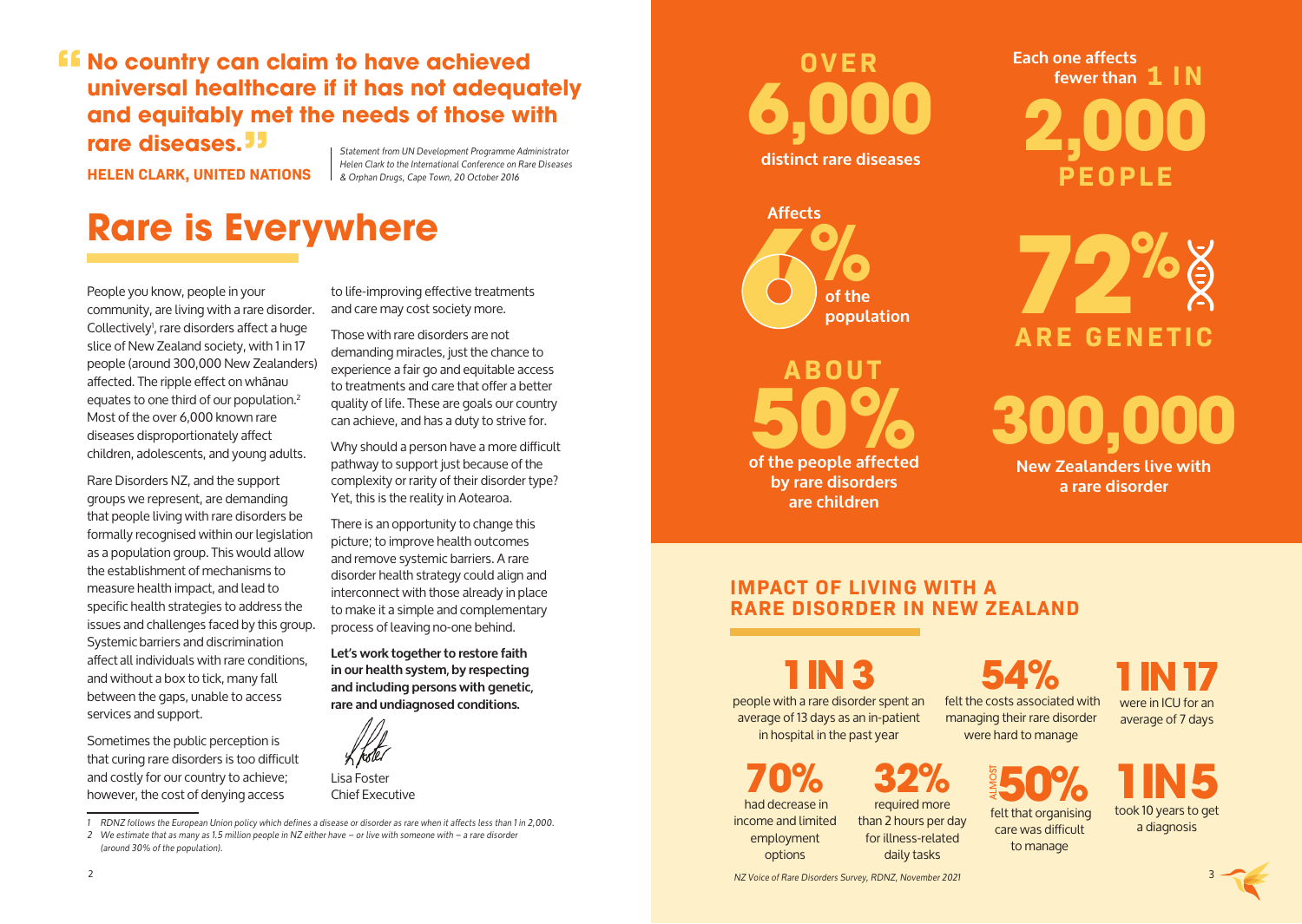# **Our Vision**

## **People living with a rare disorder will have improved healthcare and wellbeing through access to diagnosis, medicines and services**

**RARE DISORDER MEDICINES** Equitable access to modern rare disorder medicines through a specific assessment pathway

Early and accurate diagnosis of rare diseases

**DIAGNOSIS**

#### **PLANNED PATHWAYS FOR CLINICAL CARE**

Coordinated and integrated pathways for cohesive healthcare

**ACCESS TO DISABILITY AND SOCIAL SUPPORTS**

Implement simple mechanisms to ensure appropriate access to disability and social supports

#### **RESEARCH**

Coordinated and funded programme of research for rare disorders **"***I feel I am just as sick as any cancer patient but there is no financial support available and even worse, no social support or recognition of my invisible illness. All my issues are considered 'invisible illnesses' and that's exactly how I feel – invisible to our health system.***"**

**"***Because my son's rare disorder was not well known he did not qualify for funding even with his limitations and behaviour issues. However, now with his additional diagnosis of autism, doors are finally being opened.***"**

#### **f** The supports provided should **NOT be based on whether it is a well-known disorder."**

**"***We had to leave New Zealand to gain life-saving treatment. I would say the health system completely failed us, despite the best efforts of some people working in it.***"**

#### **WORKFORCE DEVELOPMENT**

Planned training on rare disorders for health professionals and support staff

**NATIONAL RARE DISEASE REGISTRY**

Capture relevant data on rare disorders in New Zealand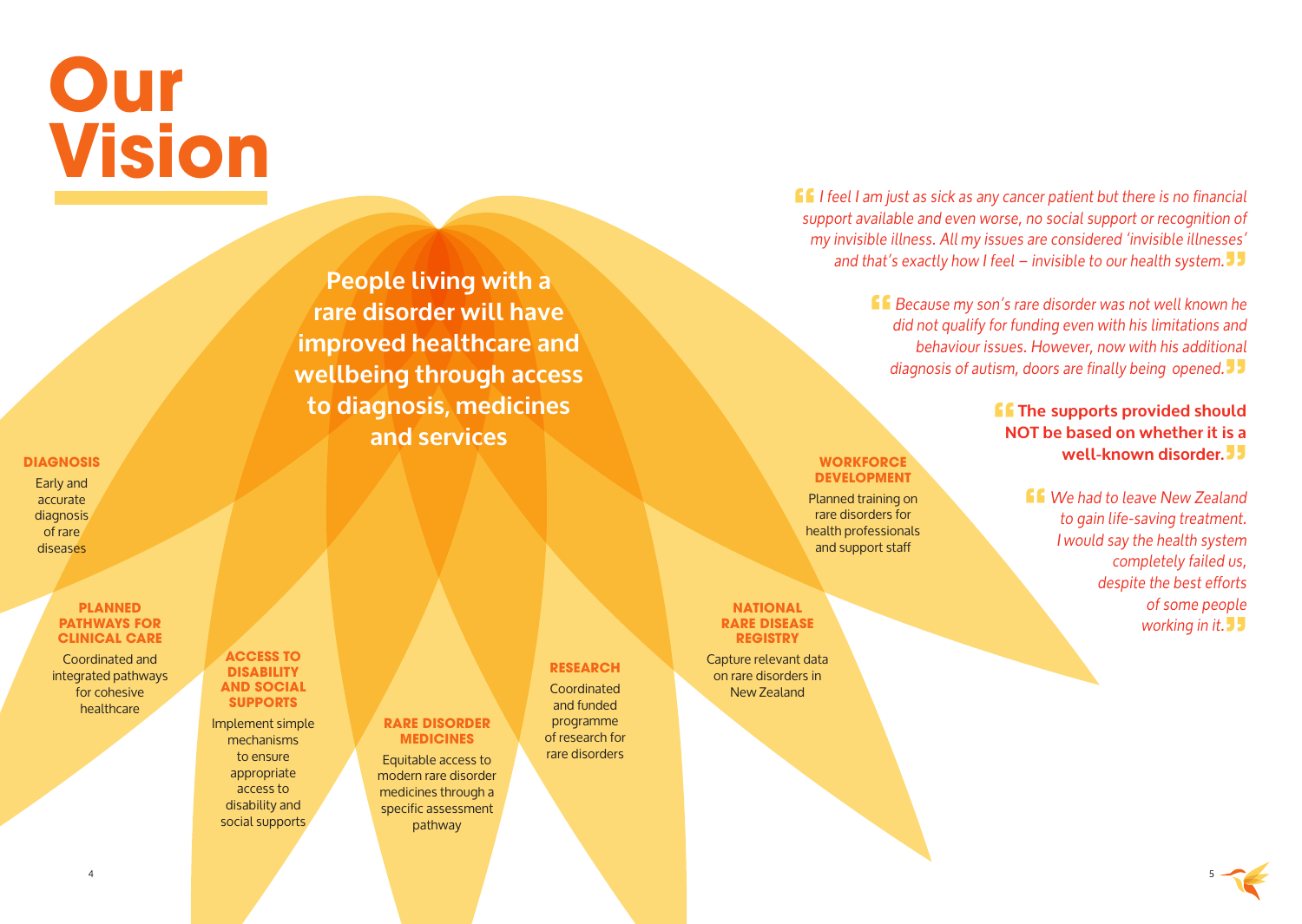# **Our Call For Action**

Rare Disorders NZ, and the support groups we represent, are calling for action by our leaders to recognise the combined needs of the rare disorder community as a distinct population, and commit to a National Health Strategy for Rare Disorders.

A practical, inclusive approach can transform lives. RDNZ, and the groups we represent, can offer the blueprint and expertise to start this co-design process. Our vision is for a healthier, preventative and future-focused health system that reduces the time to diagnosis, that commits to training and education of healthcare professionals and provides equitable access to services and support.

Aotearoa New Zealand needs a health system that is Fair for Rare. Now is the time for change. The end of 2021 saw the UN formally recognise the challenges facing people living with rare conditions, and 2022 will see New Zealand map out a complete restructure of our health system.

We have the evidence and data from our 2021 Voice of Rare Disorders Survey to show the real impact of living with a rare disorder in New Zealand and to highlight the gaps and barriers in the system. With this information, a targeted approach can be applied to ensure these inadequacies are overcome.

#### *Treatment, care, and support for rare disorders is inadequate in New Zealand and must be improved*

Let's work together to co-produce and design a stronger healthcare system that includes the most vulnerable, by committing to adopt strategies to address the challenges facing those with rare disorders and improve access to quality treatments, care and support.

Indifference is not an option.

# **New Zealand's International Commitments**

- UN Resolution on Persons Living with a Rare Disease was adopted by all 193 UN Member States on 16 December 2021 and is the first UN document to recognise the specific challenges **of Persons Living with a Rare Disease and their families**
- **• UN 2030 Sustainable Development Goals and New Zealand's 2019 People's Report highlights the vulnerability and unmet needs of 300,000 New Zealanders living with rare diseases**
- **• NZ Public Health and Disability Act 2000 and Statements in the Health and Disability Commission Code of Rights detail expectations to provide comprehensive services for all New Zealanders**
- **• APEC Rare Disease Action Plan provides objectives and pillars to facilitate Asia Pacific alignment and partnerships, with development of policies and regulations for rare disease populations**

### **ABOUT RARE DISORDERS NZ**

At Rare Disorders NZ we work to amplify the collective voice of rare disorders in New Zealand.

Rare Disorders NZ works with more than 125 different rare disorder support groups, representing more than 20,000 people living with rare disorders. We are the only national organisation supporting all New Zealanders who live with a rare condition, and the people who care for them.

Rare Disorders NZ is part of the global rare disease community, including Rare Disease International and the Asia Pacific Alliance of Rare Disease Organisations.

**Please help us continue to support people living with rare disorders in Aotearoa New Zealand.**

### **givealittle.co.nz/org/rare-disorders-nz**